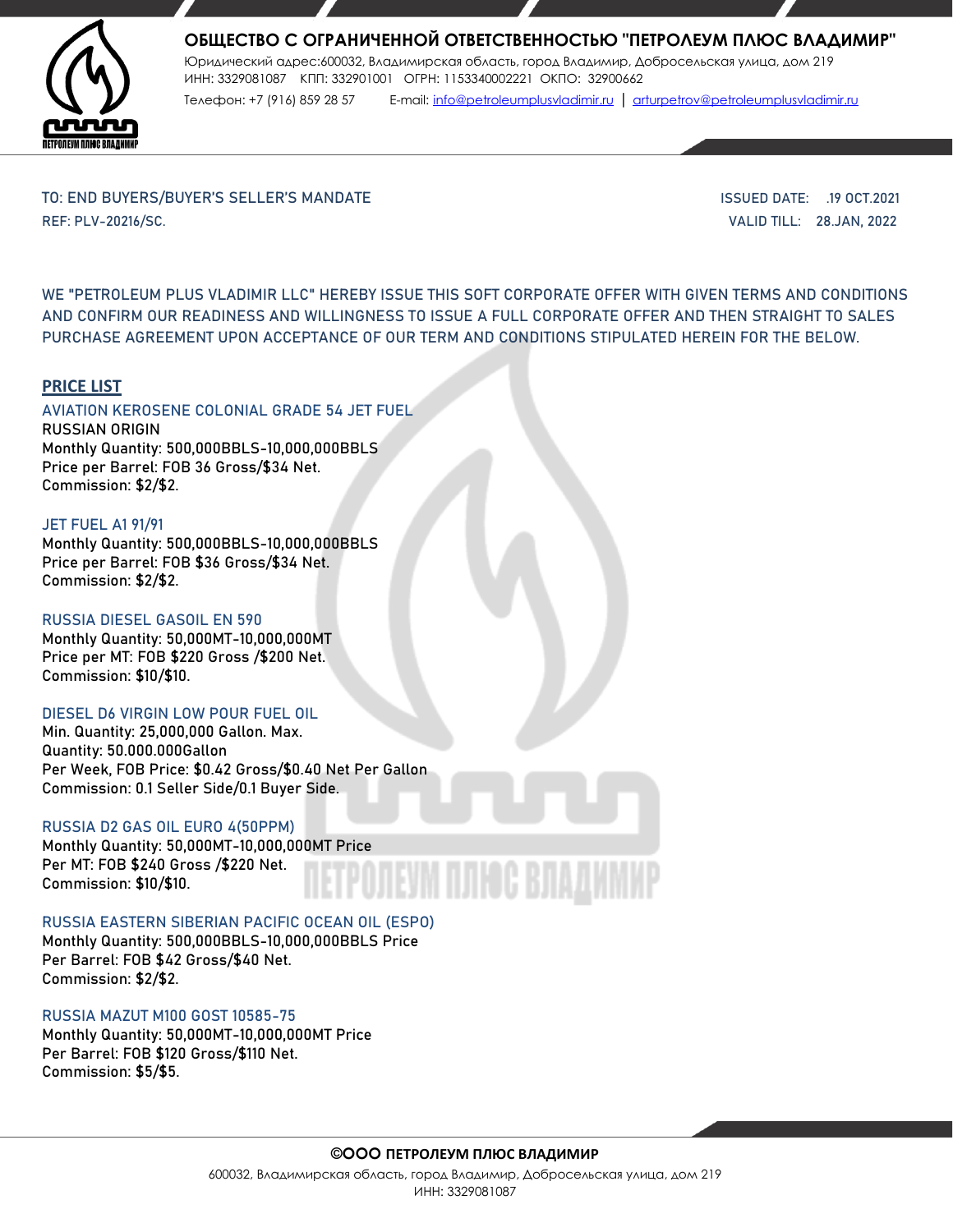

# **ОБЩЕСТВО С ОГРАНИЧЕННОЙ ОТВЕТСТВЕННОСТЬЮ "ПЕТРОЛЕУМ ПЛЮС ВЛАДИМИР"**

Юридический адрес:600032, Владимирская область, город Владимир, Добросельская улица, дом 219 ИНН: 3329081087 КПП: 332901001 ОГРН: 1153340002221 ОКПО: 32900662 Телефон: +7 (916) 859 28 57 E-mail: [info@petroleumplusvladimir.ru](mailto:info@petroleumplusvladimir.ru) | [arturpetrov@petroleumplusvladimir.ru](mailto:arturpetrov@petroleumplusvladimir.ru)

LIGHT CYCLE OIL (LCO) Monthly Quantity: 50,000MT-10,000,000MT Price per MT: FOB \$220 Gross /\$210 Net. Commission: \$5/\$5.

## **FOB: ROTTERDAM**

# **NON-NEGOTIABLE CI DIP AND PAY RUSSIAN PORT AND ROTTERDAM PORT PROCEDURE**

1. BUYER ISSUE ICPO CONTAINING THE SELLER'S WORKING PROCEDURE WITH BANKING DETAILS AND SCANNED COPY OF BUYER'S PASSPORT AND TSA NOT OLDER THAN 10 DAYS.

2. SELLER ISSUE COMMERCIAL INVOICE OF THE PRODUCT; BUYER AND BUYER'S LOGISTICS SIGN AND RETURN BACK COMMERCIAL INVOICE TO SELLER.SELLER PROGRAMMED INJECTION AND UPON COMPLETION SHALL SEAL THE COMMERCIAL INVOICE.

3. SELLER ISSUE TO BUYER PPOP LISTED BELOW:

- A) GPS COORDINATE-TANK STORAGE RECEIPT (TSR) WITH SCANNED BARCODE,
- B) DIP TEST AUTHORIZATION LETTER (DTA)
- C) AUTHORIZATION TO SELL AND COLLECT.

D) SGS REPORT.

E) AUTHORIZATION TO VERIFY (ATV).

4. BUYER INSPECT BY SGS ON BUYER'S EXPENSES.

5. SELLER ISSUES THE FOLLOWING DOCUMENT TO ALL INTERMEDIARIES INVOLVED IN THE TRANSACTION AND TO BUYER. •ENDORSED NCNDA/IMFPA.

6. UPON SUCCESSFUL DIP TEST OF PRODUCT, BUYER MAKES PAYMENT FOR THE PRODUCT VIA MT 103 AND SELLER TRANSFERS TITLE OWNERSHIP TO BUYER PRODUCT

#### **©ООО ПЕТРОЛЕУМ ПЛЮС ВЛАДИМИР**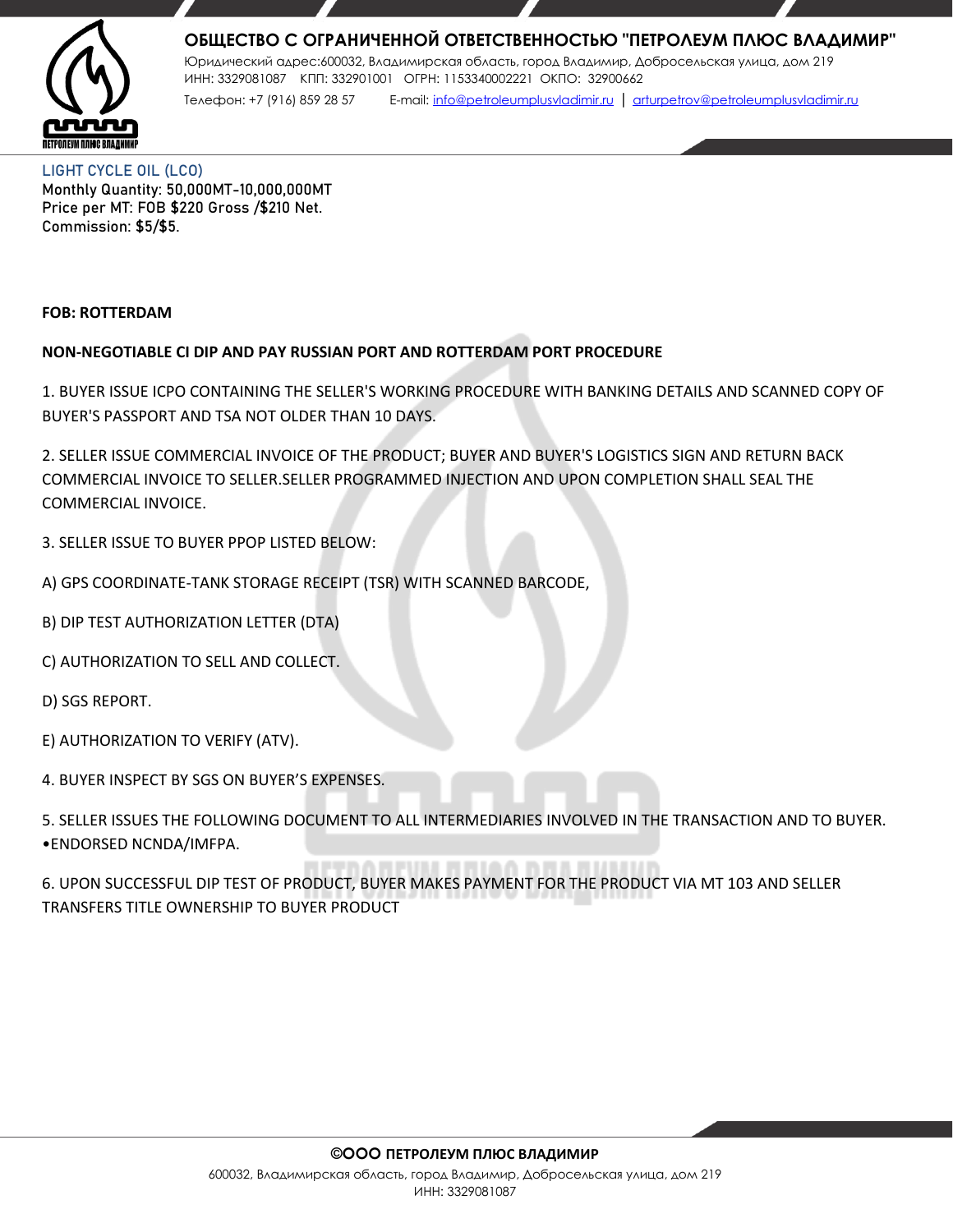

# **ALTERNATIVE FOB TRANSACTION PROCEDURE**

- 1. The Buyer Issue ICPO with his International Passport Copy (Data Page) to the Seller.
- 2. The Seller issues NCNDA/IMFPA and SPA for 13 Months with R&E to review and sign.

3. The Seller issues Commercial Invoice (CI) for the available quantity in the Seller's Storage Tank to the Buyer. the Buyer signs and return the CI to the seller with their signed Tank Storage Agreement (TSA) for the Seller's Verification and Approval.

4. The Seller issues the Partial POP documents as below and send to the Buyer.

- a) Commitment to Supply
- b) Certificate of Origin
- c) Authorization to Verify (ATV)
- d) Tank to Tank Injection Agreement (TTTIA)
- e) Unconditional DTA
- f) Fresh SGS (not older than 28 hours)
- g) Tank Storage Receipt (TSR)
- h) ATS Authorization to Sell

i) Injection Report.

5. The Buyer conducts Dip Test in the Seller's Reservoir and provide Tank Details to the Seller, to commence injection of product into the Buyer's Tank.

6. Within Twenty-Four (24) hours, Buyer issues 100% TT wire transfer payment to the Seller. the Seller transfer the title Ownership to the Buyer.

7. The Seller pays commission to all the intermediaries.

## **©ООО ПЕТРОЛЕУМ ПЛЮС ВЛАДИМИР**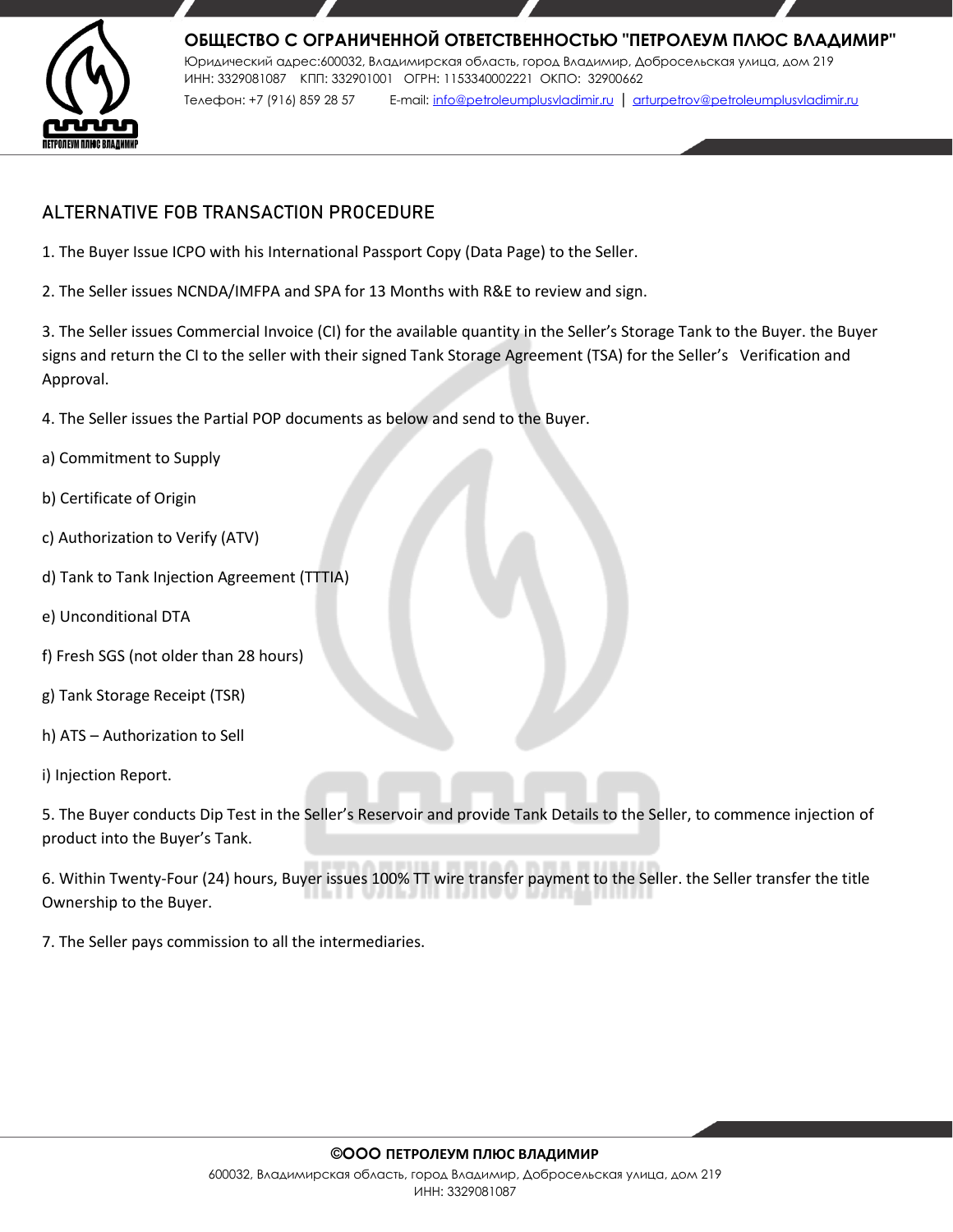

NON-NEGOTIABLE CI DIP AND PAY RUSSIAN PORT, ROTTERDAM PORT AND HOUSTON PORT PROCEDURE.

1. The buyer sends a Corporate Profile, along with a FULL ICPO, a current and valid (TSA) not older than 30 days Validity from issued date and buyer passport data page, Seller verify and approve Buyer's TSA.

2. The seller issues Commercial Invoice of the product in the seller's tanks at the port, the buyer signs and returns commercial invoice with an acceptance letter.

3. Seller submit a 48 hours old hard copy of fresh SGS Report to buyer rep/Tank farm company in Rotterdam/ Houston for verification of the SGS report with SGS in Rotterdam or Houston.

4. Upon confirmation of SGS Report by buyer rep/Buyer's Tank Company in Rotterdam or Houston, Seller request for buyer's active & operational TSR for injection program. (TSR days depends on the quantity to be injected).

5. Seller inject product to buyers tank and issues following POP documents to buyer:

- a) Q&Q analysis report done by Indigenous Lab at port of Origin.
- b) Full Injection report
- c) ATV / UDTA
- d) Copy of product Certificate of Origin
- e) Copy of product Export License to port.
- f) Allocation transfer Certificate.
- g) Authority to sell and collect (ATSC)

6. Buyer conducts Dip test on the product at buyers cost for reconfirmation.

7. Upon confirmation of SGS test by buyer for quantity and quality, buyer makes 100% payment via MT103 for the total value of product injected into buyers tanks.

8). Seller pays all intermediaries involved via NCNDA/IMPFA and subsequently monthly shipments continue as per terms and conditions of the sales and purchase agreement contract between buyer and seller.

#### **©ООО ПЕТРОЛЕУМ ПЛЮС ВЛАДИМИР**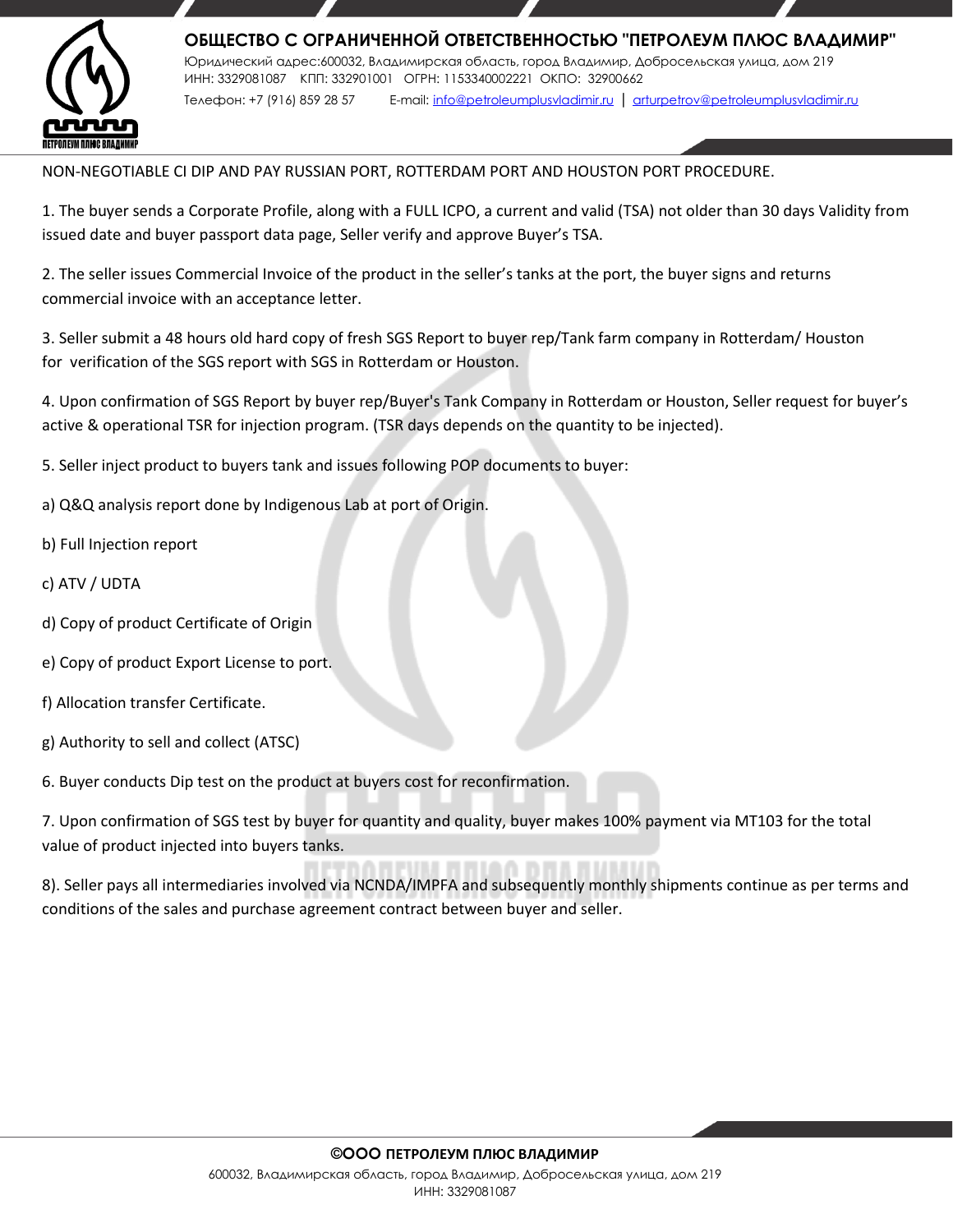

# **ОБЩЕСТВО С ОГРАНИЧЕННОЙ ОТВЕТСТВЕННОСТЬЮ "ПЕТРОЛЕУМ ПЛЮС ВЛАДИМИР"**

Юридический адрес:600032, Владимирская область, город Владимир, Добросельская улица, дом 219 ИНН: 3329081087 КПП: 332901001 ОГРН: 1153340002221 ОКПО: 32900662 Телефон: +7 (916) 859 28 57 E-mail: [info@petroleumplusvladimir.ru](mailto:info@petroleumplusvladimir.ru) | [arturpetrov@petroleumplusvladimir.ru](mailto:arturpetrov@petroleumplusvladimir.ru)

### **CIF STANDARD TRANSACTION PROCEDURE**

- 1 buyer issues ICPO with seller procedure
- 2. Seller issues takeover contract for review and endorsement by all parties. Buyer sign and return,
- 3. Seller issue issues Original copy of the POP cargo documents reassigned in Buyer name & Q 88 via
- Email to buyer
- A. certificate of product origin
- B. storage tank receipt
- C. product passport (Q&Q analysis report)
- D. vessel Q88 documents
- E. bill of lading
- F. Copy of storage tank endorsement

4. Upon receipt of above POPP documents buyer within 48 hours make payment for the title transfer Ownership certificate to enable the federal ministry of energy issue Title transfer ownership certificate on the buyer's company name.

5. Upon receipt of payment of the title transfer deed to seller agency account in RMB CHINA BANK ACCOUNT/ SINGAPORE BANK ACCOUUNT, the Ownership certificate will be issued with port clearance certificate/ DTA, ATV and the full set of proof of product along with shipping documents will be sent to the buyer while the vessel will be re-routed to the current buyer discharge port.

6. Captain Issues NOR/ETA to Seller shipping agent.

7. Seller provide Contact details of Seller Shipping agent of discharge port that seller shipping agent & buyer Supercargo agent submit customs declaration of vessel and buyer name to customs and port authority For registration. Including the receipt of the "Notice to Enter port"

8. After receipt of all the above and the captain will vessels part of the original documents through the Shipping agent to the buyer's bank counter the buyer's bank shall pay 10% of the total value of the goods as security by SWIFT MT103 TT to the seller's bank.

<u> ILETPOJ EJ KILJINUS BILAJI</u>

9. Then vessel moves into POD, Q&Q, discharge, payment, closing

10. Mandates/ intermediaries receive their commissions according to spot deliver

## **©ООО ПЕТРОЛЕУМ ПЛЮС ВЛАДИМИР**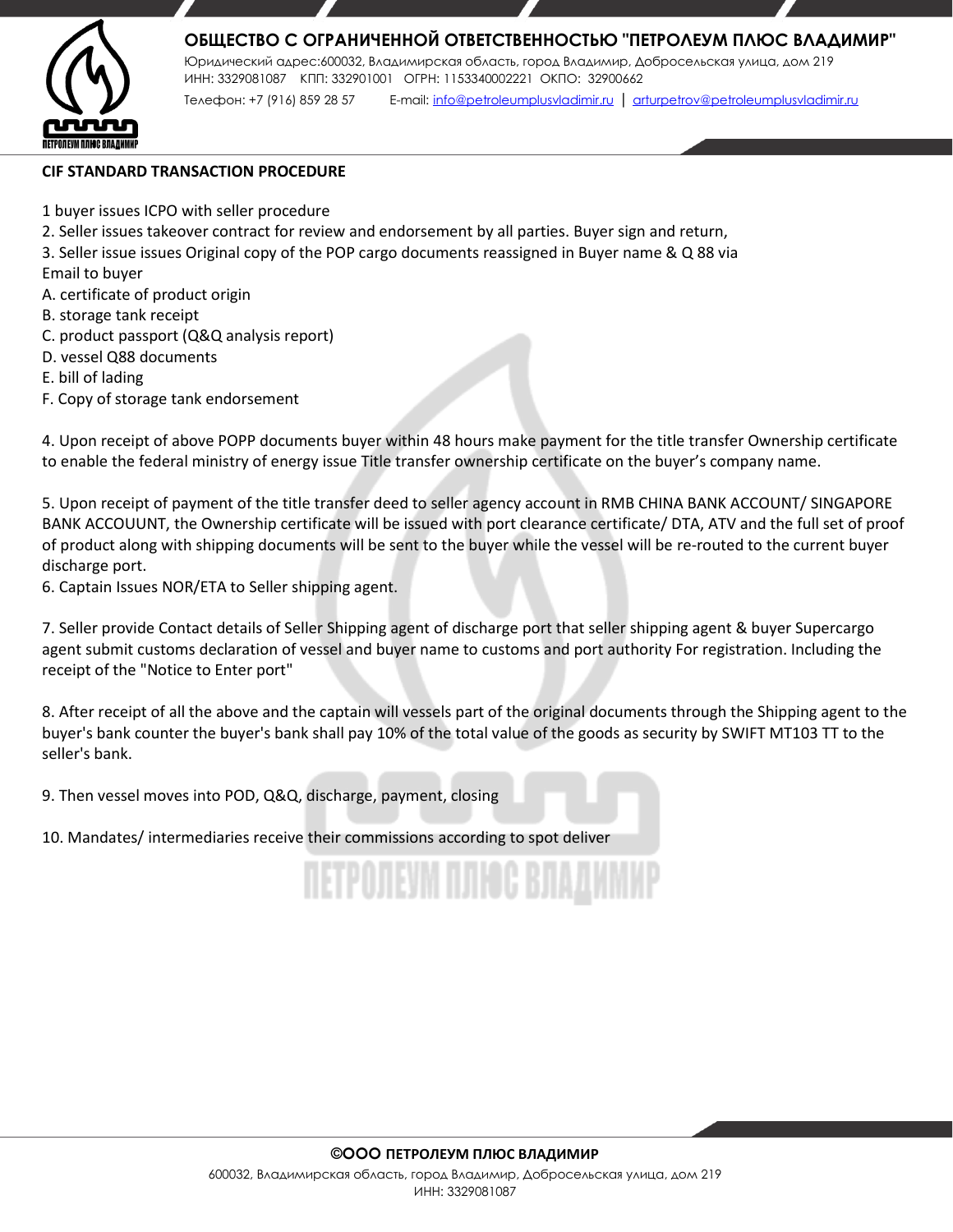

CIF PROCEDURE

1. Buyer accepts seller's procedure and issue ICPO with the following: banking details, company profile, passport copy and letter stating to adhere to seller's procedure.

2/ Seller acknowledges buyer's ICPO and issues contract to buyer open for amendment, buyer sig ns and return the contract to the seller in word format within 4 working international days.

3/ Seller make the final signature and convert the contract to PDF and send to buyer as final approved contract along with below soft performance guarantee PPOP DOCUMENTS:

- a. C commitment letter to supply product
- b. Product allocation Certificate issued by Ministry of Energy
- c. Export License issued by Russian Ministry
- d. Seller certificate of incorporation / registration.

4/ Buyer's bank in a accordance with seller's verbiage issue IDRLC within 7 working days for the first shipment's value to seller's financial bank to enable seller commence loading f product with the shipping company and release full set of PP documents after loading a bank to bank swift within 7 working days.

\*If buyer fails to issue IDRLC within 7 working days, in alternative buyer pays via TT \$415.000 USD as guarantee performance within 72 hours which will be deducted from the product face value when final payment is made.

5/ Sellers bank Issus operative 2%PB in favor of buyer's bank account within 3 working days, which is submitted and detail d in the mutually agreed signed contract.

6/ Upon seller's bank successful exchange of instrument method with buyer's bank or alternate TT payment of \$ 415.000 USD paid if buyer failed to issue instrument within stipulate d time frame , seller loads product within 7 working international days and send POP documents in buyer's company name to buyer via bank to bank and a copy via email to buyer and representative:

IN POLISING OG BJAVINING

a. Certificate of Origin

- b. Product Pass port
- c. Commercial Invoice
- d. Company tax payer certificate
- e. Fresh Q&Q report
- f. Tank receipt
- g. Q 88 and quality specification
- h. Bill of loading.

7/ Buyer notifies seller by official written notice of his bank receiving g seller's POP documents whilst seller sends to buyer the registered hard copy of the contract t through courier service within 3 working days.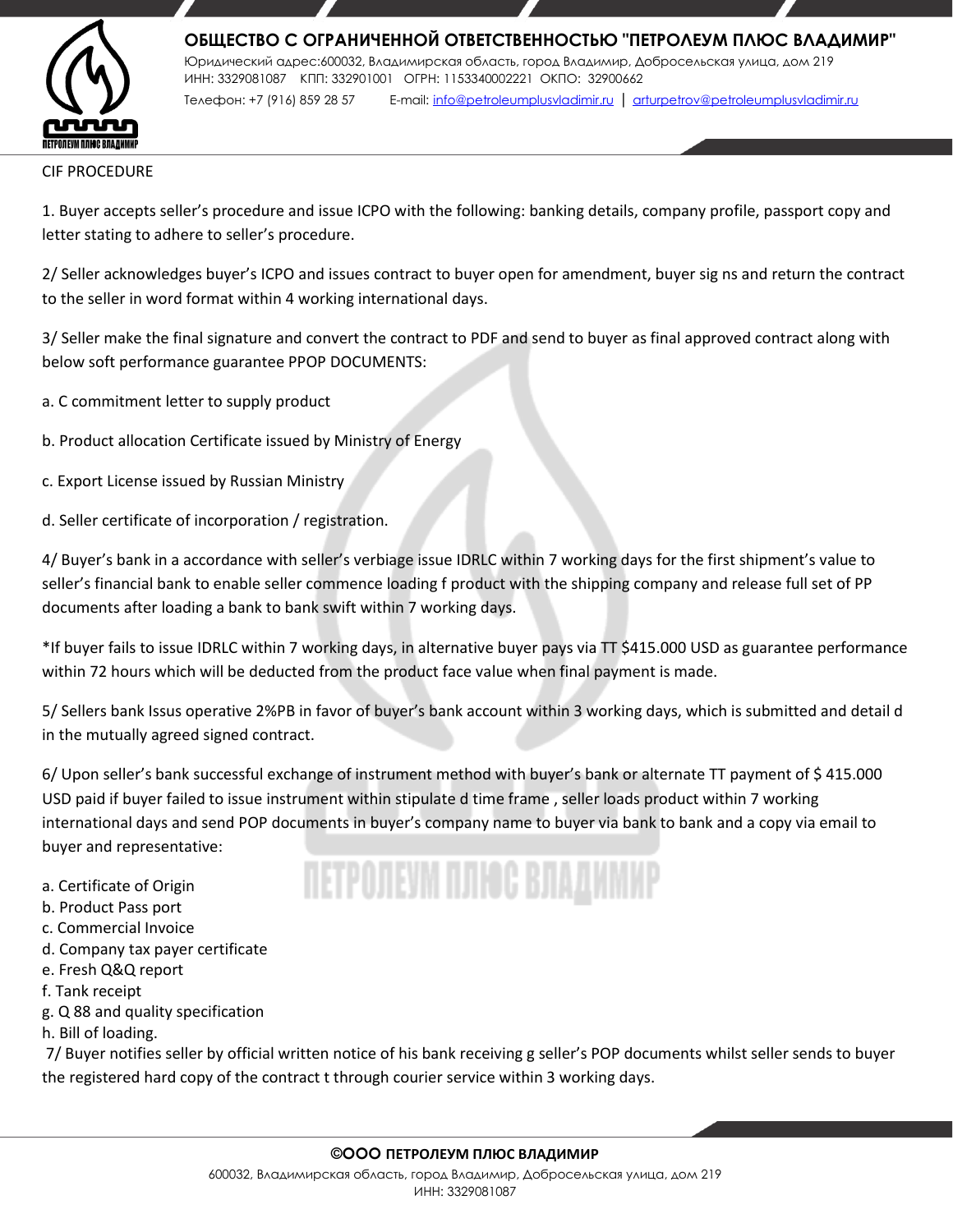

8/ Shipment commences as scheduled in the contract and upon arrival of the car go at the discharge port, buyer has SGS do the tests to confirm Quality and Quality.

9/ Product is discharged after successful releases all parties involved their successful inspection into buyer facility, buyer's bank commission by TT within 2 days.

10/ Second and succeeding shipments continues.

# CIF VARIANT DELIVERY PREFEBLE TRANSACTION PROCEDURE 50/50

- 1. Buyer accepts sellers working procedures and issues ICPO with:
- a) Corporate bank details.
- b) Name of issuing bank for LC/DLC MT700/ SBLC MT760.
- c) Passport copy of buyer.
- d) Company Registration certificate or trade license. e) Product Specification.
- 2. Seller issues/ send draft copy of sales & purchase agreement to buyer, open for amendments.
- 3. Buyer returns to seller signed sales & purchase agreement along with letter of acceptance.
- 4. Seller registers and legalizes the contract with the appropriate authorities and borne for the charges.
- 5. Seller issues/ Send the following PPOP documents to Buyer; a) Legalized/Notarized hard contract copies.
- b) Export License.
- c) Local & International GOST R certification.

d) Product Certificate of origin issued and endorsed by the Russian Chamber of Commerce. e) Company Registration Certificate.

f) Product Analysis Report.

6. Both parties proceed to mutually appoint Top-rated Russian Charter Company for proceeding with the signing of the Chartered Party Agreement (CPA) along with the Marine Insurance Policy (MIP) to confirm the shipping schedule and hire vessel that will convey the product to the Buyer's destination port, whereby:

a) Both parties equally share cost of charter covering one month voyage for quantity of trial order.

b) Seller agrees to reimburse buyer 50% of charter cost in final commercial invoice for payment at buyer port. c) After sealing CPA, optional, seller can invite buyer for TTM in Russia and to witness vessel loading.